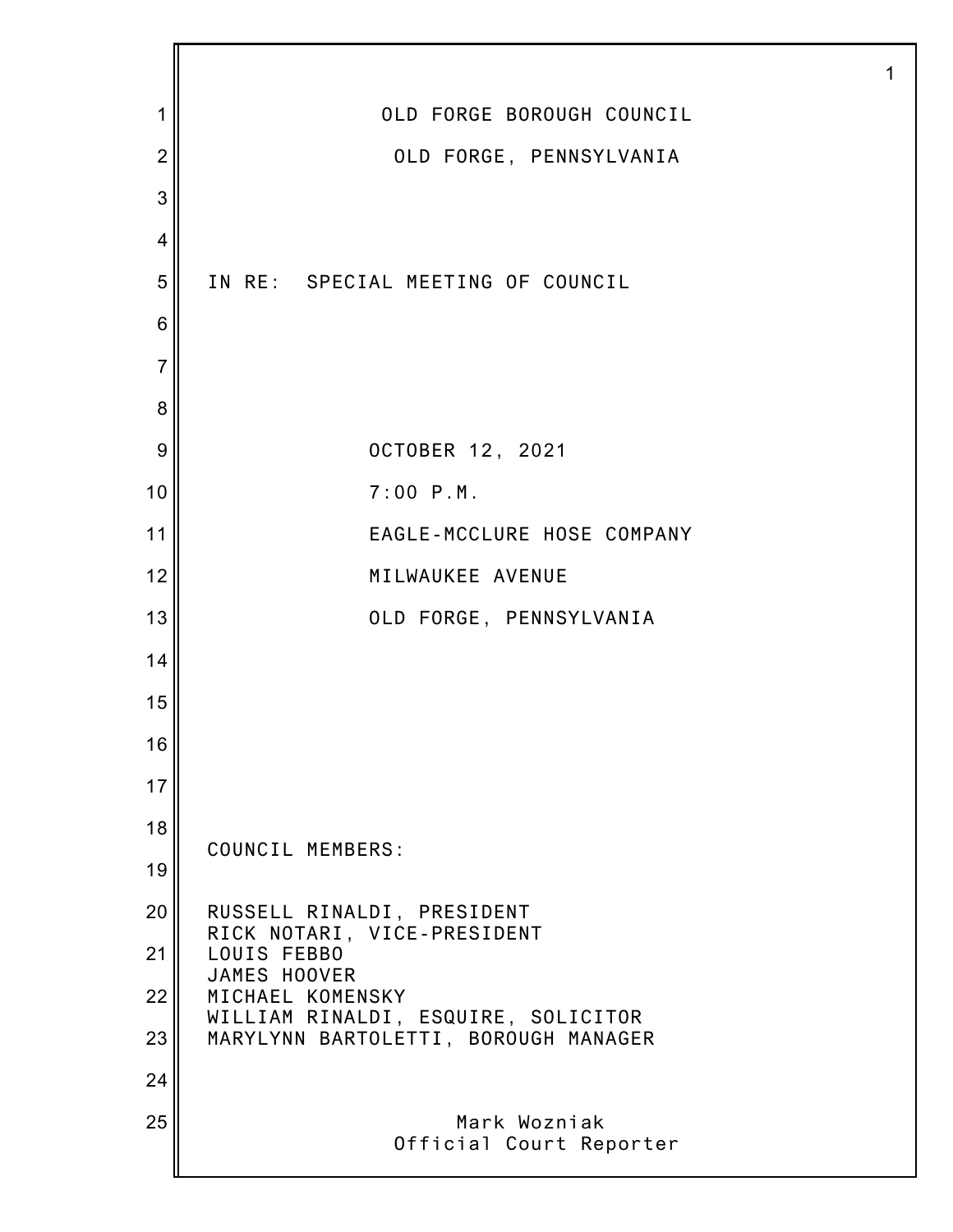|                | 2                                           |
|----------------|---------------------------------------------|
| 1              | MR. RUSSELL RINALDI: Good evening,          |
| $\overline{c}$ | everyone. Welcome to the Old Forge Borough  |
| 3              | Council meeting. We'll start with the       |
| 4              | Pledge of Allegiance.                       |
| 5              | (The Pledge of Allegiance was               |
| 6              | recited.)                                   |
| 7              | MR. RUSSELL RINALDI: Roll call,             |
| 8              | please.                                     |
| 9              | MS. BARTOLETTI: Councilwoman                |
| 10             | Avvisato is absent. Councilman Febbo?       |
| 11             | MR. FEBBO: Present.                         |
| 12             | MS. BARTOLETTI: Councilman Hoover?          |
| 13             | MR. HOOVER: Here.                           |
| 14             | MS. BARTOLETTI: Councilman                  |
| 15             | Komensky?                                   |
| 16             | MR. KOMENSKY: Here.                         |
| 17             | MS. BARTOLETTI: Councilman Lettieri         |
| 18             | is absent. Councilman Notari?               |
| 19             | MR. NOTARI: Present.                        |
| 20             | MS. BARTOLETTI: Councilman Rinaldi?         |
| 21             | MR. RUSSELL RINALDI:<br>Here.<br>Once       |
| 22             | again, welcome to the Tuesday, October 12,  |
| 23             | 2021 special meeting of Old Forge Borough.  |
| 24             | The purpose of tonight's meeting is to pass |
| 25             | a resolution of the Borough of Old Forge    |
|                |                                             |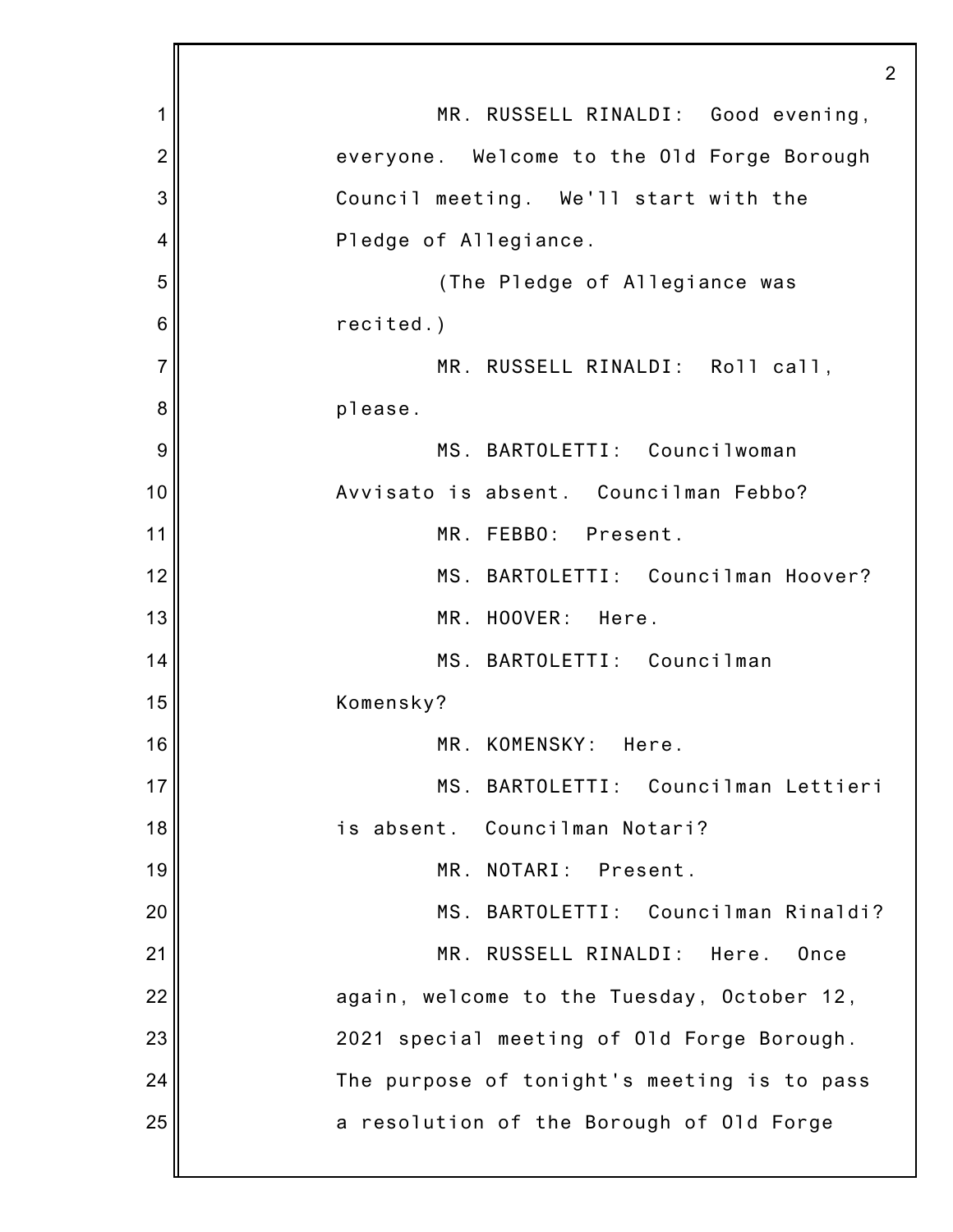| 1              | authorizing the Board of Commissioners of  |
|----------------|--------------------------------------------|
| $\overline{2}$ | Lackawanna County to submit an application |
| 3              | for the federal fiscal year 2021 Community |
| 4              | Development Block Grant Program. The fund  |
| 5              | is in the amount of \$139,992 on behalf of |
| 6              | the borough of Old Forge.                  |
| $\overline{7}$ | At this time the chair would               |
| 8              | entertain a motion for that.               |
| 9              | MR. NOTARI: I'll make that motion,         |
| 10             | Mr. Chairman.                              |
| 11             | MR. RUSSELL RINALDI: Motion on the         |
| 12             | floor by Councilman Notari.                |
| 13             | MR. FEBBO: I'll second it.                 |
| 14             | MR. RUSSELL RINALDI: Seconded by           |
| 15             | Councilman Febbo. On the question? Public  |
| 16             | input?<br>Roll call, please.               |
| 17             | BARTOLETTI: Councilman Febbo?<br>MS.       |
| 18             | MR.<br>FEBB0:<br>Yes.                      |
| 19             | MS. BARTOLETTI: Councilman Hoover?         |
| 20             | MR.<br>HOOVER:<br>Yes.                     |
| 21             | MS. BARTOLETTI: Councilman                 |
| 22             | Komensky?                                  |
| 23             | MR. KOMENSKY:<br>Yes.                      |
| 24             | BARTOLETTI: Councilman Notari?<br>MS.      |
| 25             | MR. NOTARI:<br>Yes.                        |
|                |                                            |

3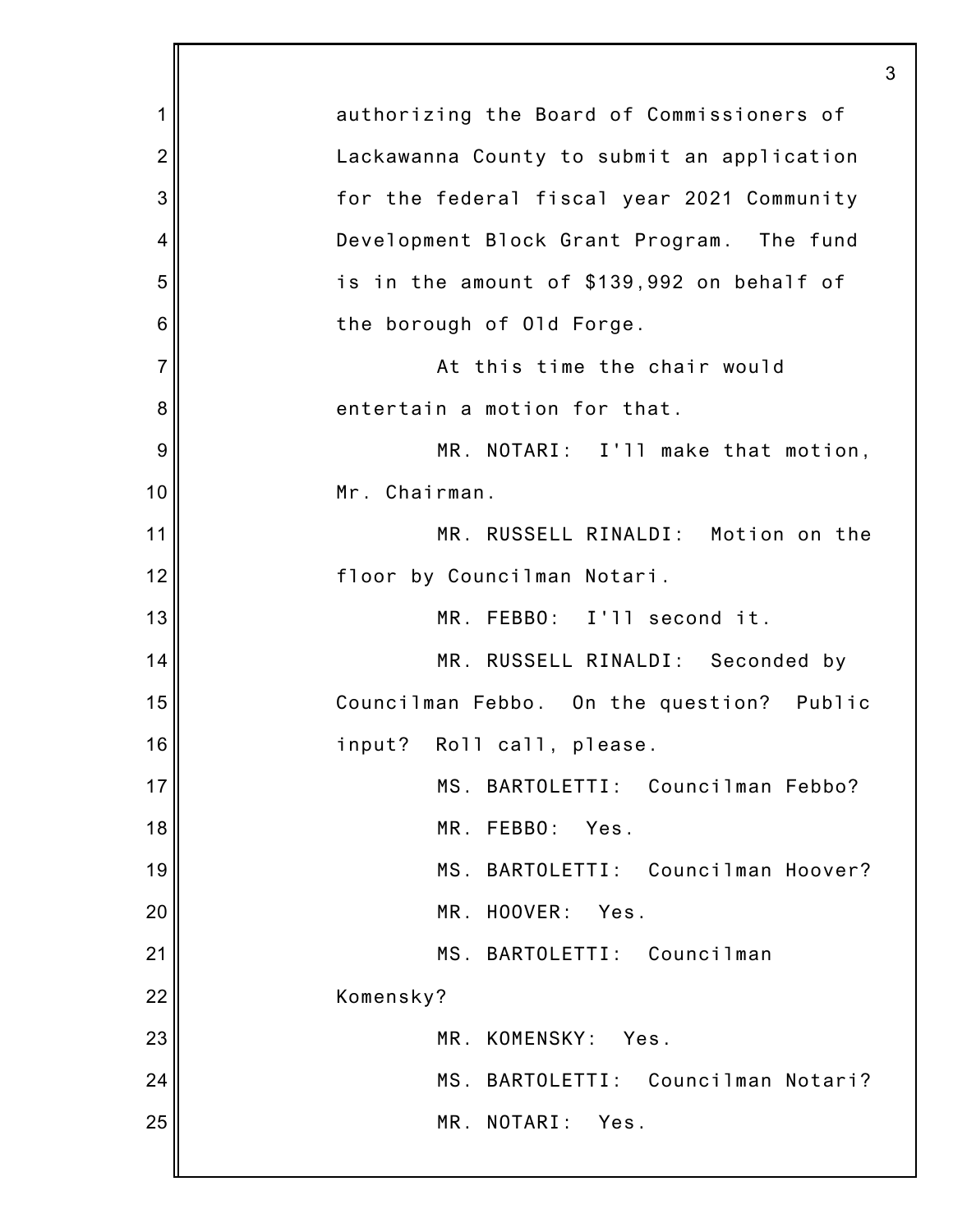|                | $\overline{4}$                                 |
|----------------|------------------------------------------------|
| 1              | MS. BARTOLETTI: Councilman Rinaldi?            |
| $\overline{2}$ | MR. RUSSELL RINALDI: Yes. Anybody              |
| 3              | have any --                                    |
| 4              | MR. NOTARI: I have a question. Our             |
| 5              | November work session falls on election day.   |
| 6              | Do we need to put that on our agenda for our   |
| $\overline{7}$ | October meeting, change the date?              |
| 8              | MR. RUSSELL RINALDI: We do.                    |
| 9              | MS. BARTOLETTI: Yes.                           |
| 10             | MR. NOTARI: Can we skip our work               |
| 11             | session?                                       |
| 12             | MS. BARTOLETTI: We can find out                |
| 13             | from Bill Stull.                               |
| 14             | MR. NOTARI: Find out and we'll put             |
| 15             | that on the agenda for next meeting.<br>That's |
| 16             | a11.                                           |
| 17             | MR. RUSSELL RINALDI: Any other                 |
| 18             | questions? Any other business before we        |
| 19             | close the meeting?                             |
| 20             | At this time the chair would                   |
| 21             | entertain a motion to adjourn.                 |
| 22             | MR. NOTARI: I'll make that motion.             |
| 23             | MR. RUSSELL RINALDI: Motion on the             |
| 24             | floor by Councilman Notari, seconded by        |
| 25             | Councilman Hoover. All in favor?               |
|                |                                                |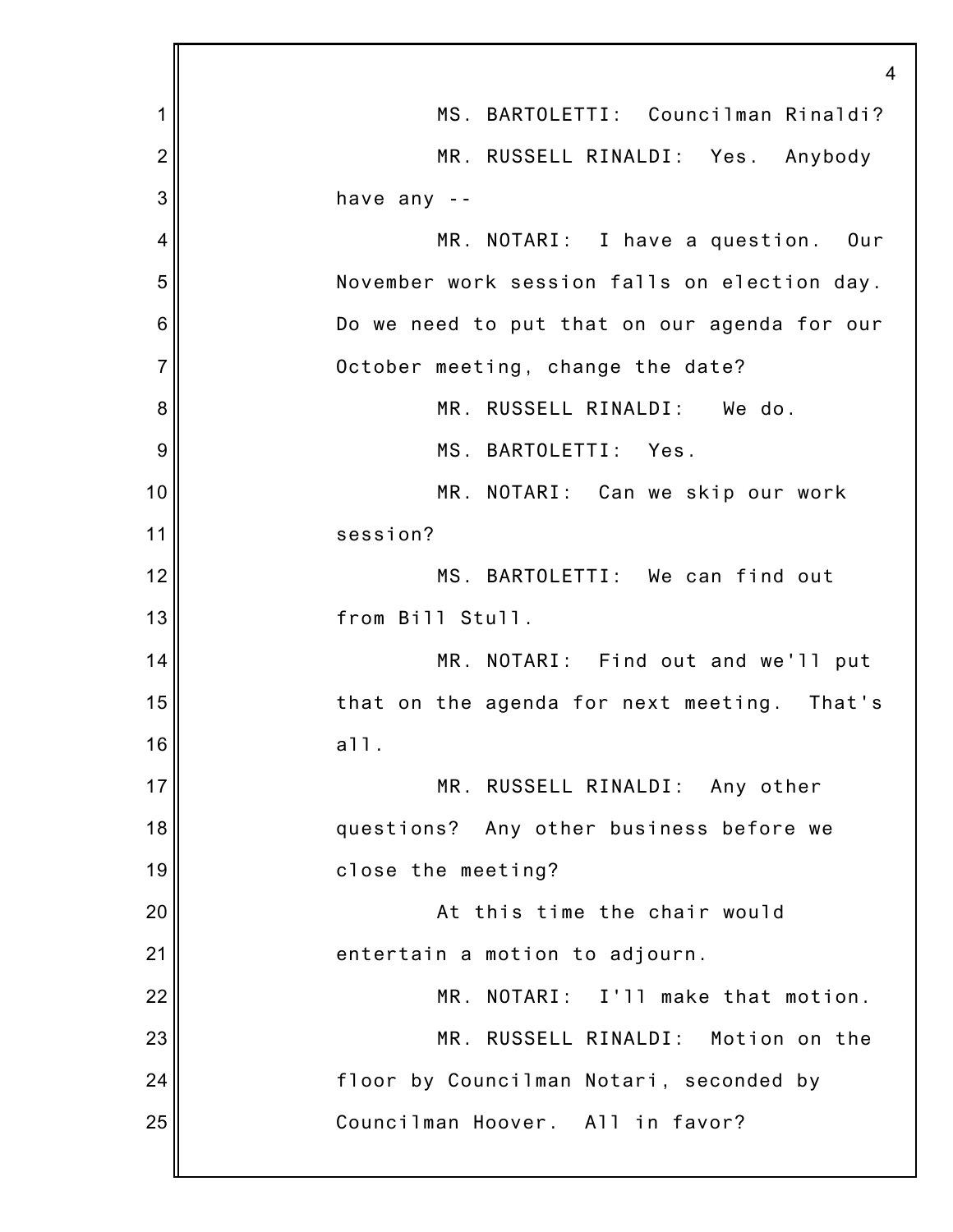